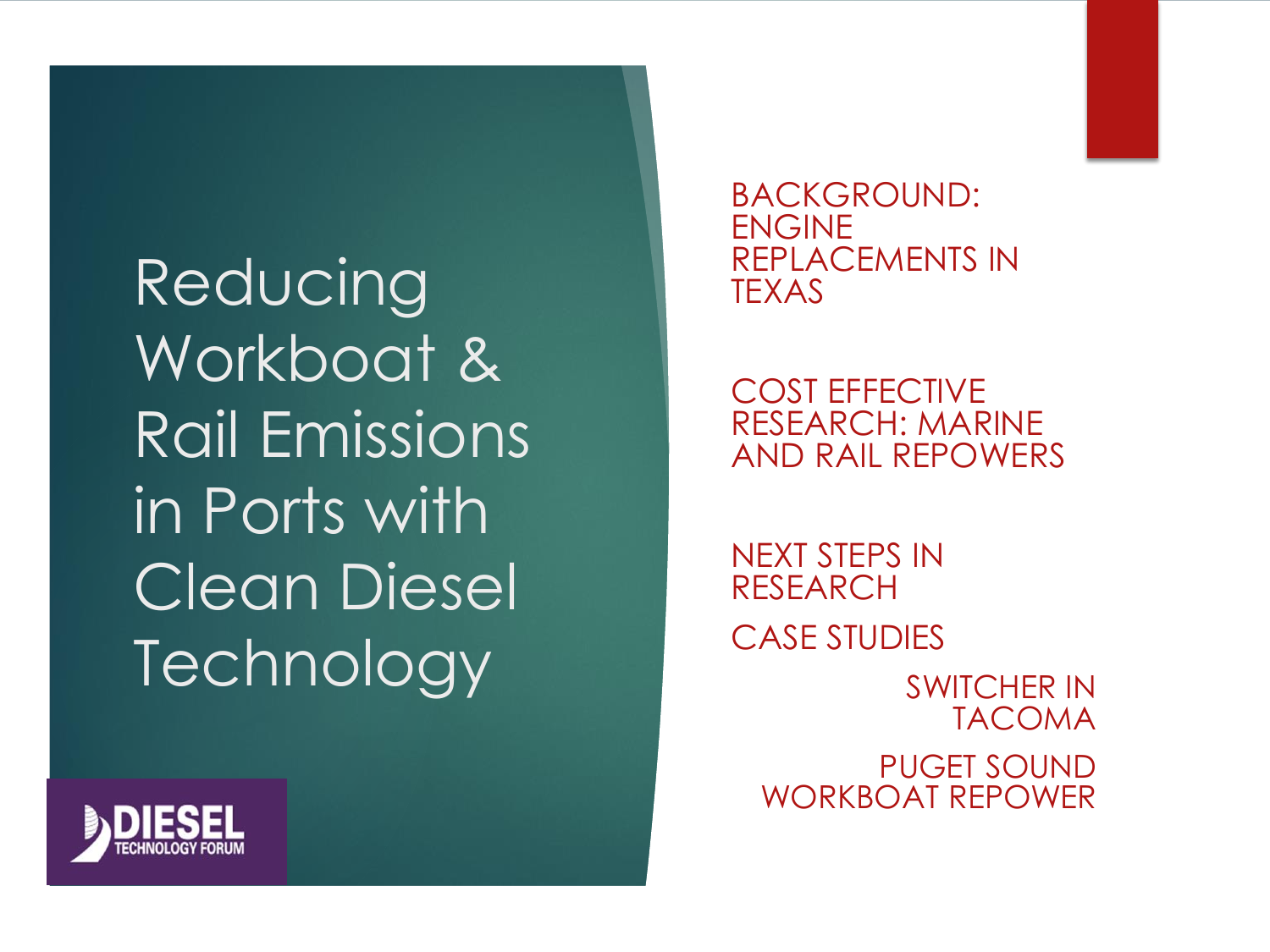### Leaders in Clean Diesel **Technology**





2

To contribute to the greater awareness of clean diesel technology.

Collect and commission research examining the economic and environmental benefits of clean diesel technology

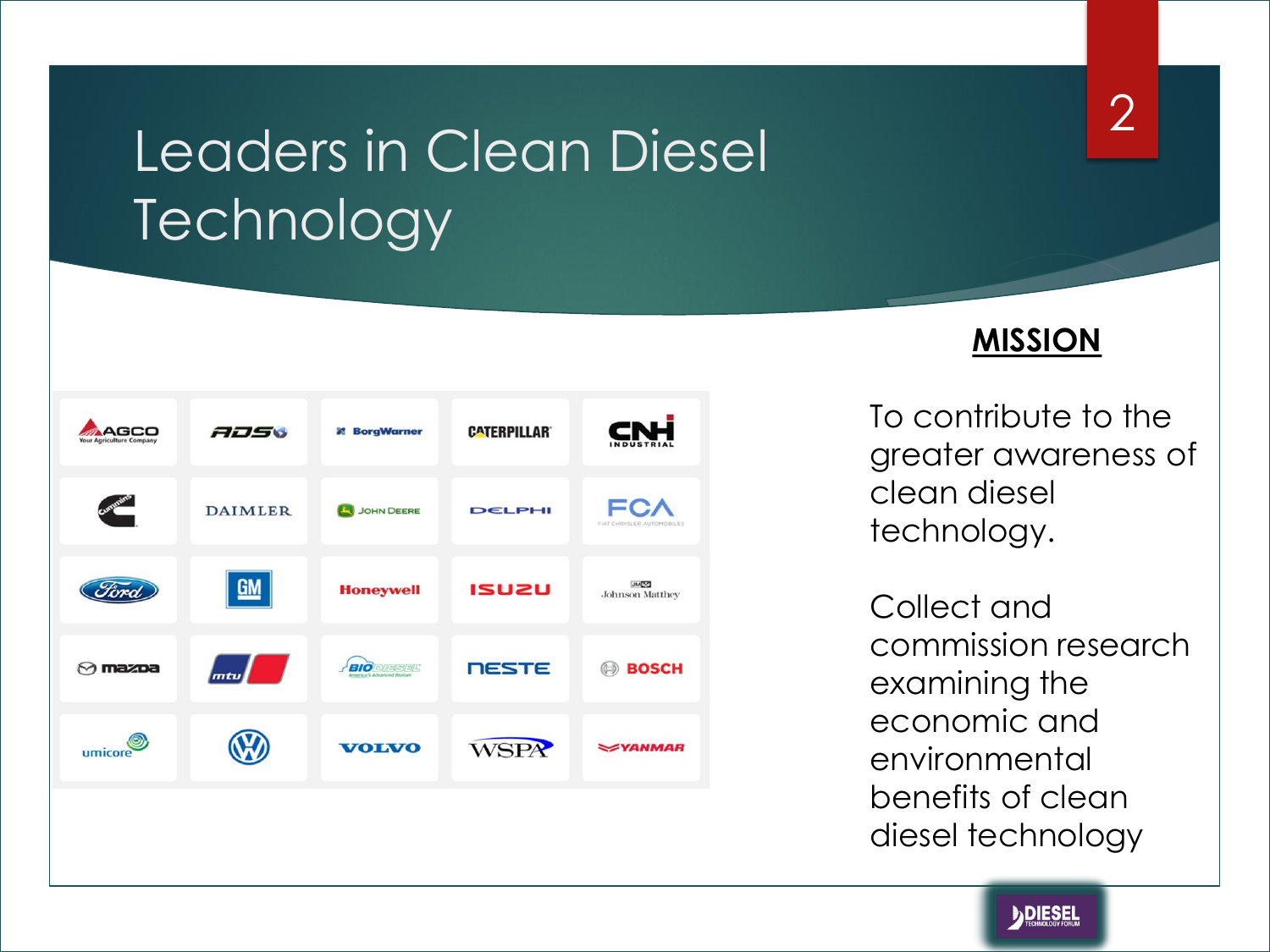**Environmental Defense Fund creates** transformational solutions to the most serious environmental problems. EDF links science, economics, law and innovative private-sector partnerships.

Engagement with Ports

- Port of Charleston
- Georgia Ports Authority
- Virginia Ports Authority
- Port of Houston Authority
- Port of Seattle
- Port of Oakland
- Prince Rupert Port Authority
- Port Freeport
- Port of New York/New Jersey
- Port of Baltimore
- Port of Los Angeles
- Port of Long Beach
- Port of Jacksonville
- Port of New Orleans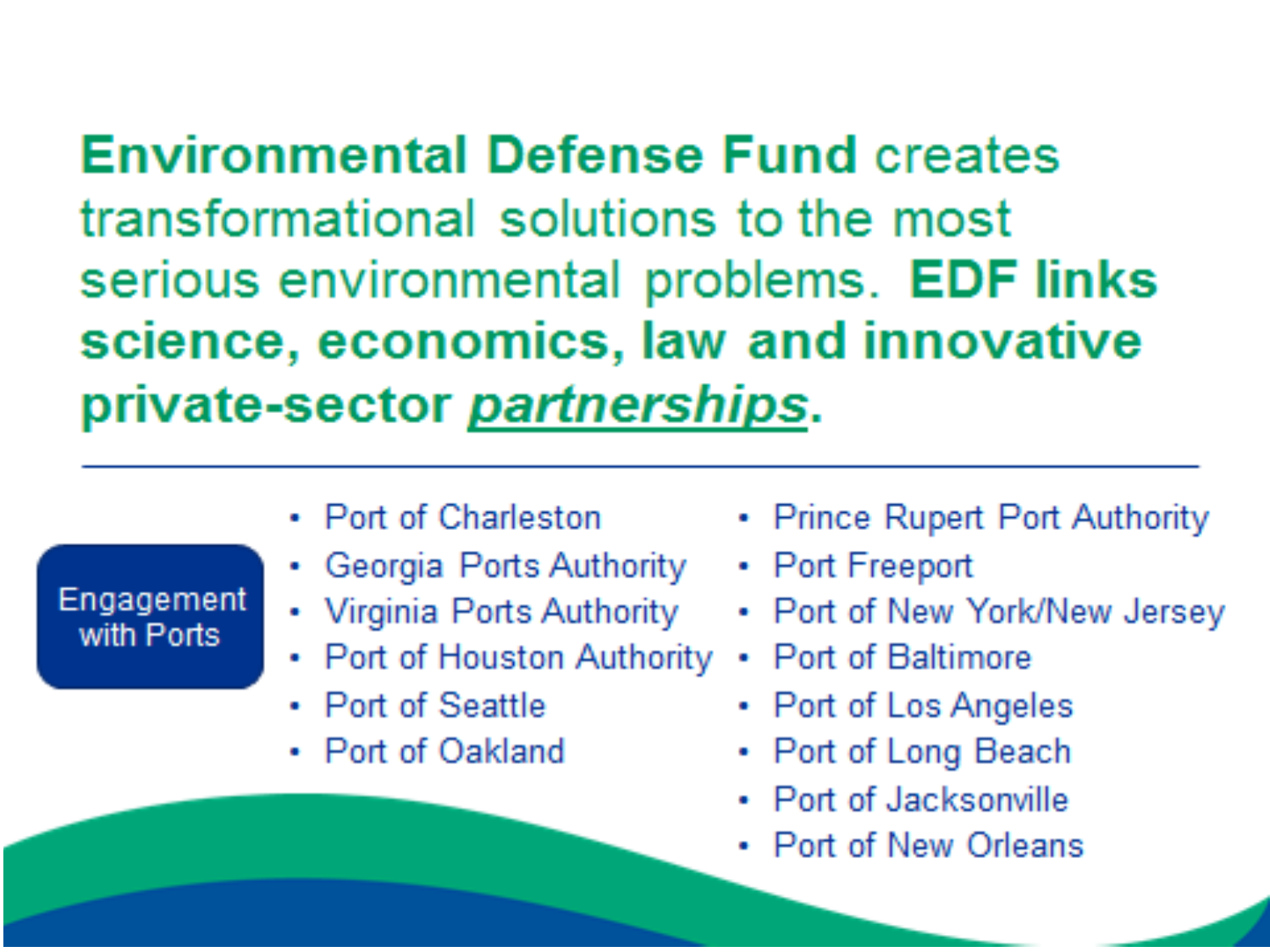# Background: TERP and Switcher and Marine Repowers

| Diesel Emissions Reduction Incentive (DERI) Program |  |  |  |  |  |  |  |
|-----------------------------------------------------|--|--|--|--|--|--|--|
| Projects by Emission Source <sup>1</sup>            |  |  |  |  |  |  |  |
| 2001 through August 31, 2017                        |  |  |  |  |  |  |  |
|                                                     |  |  |  |  |  |  |  |
|                                                     |  |  |  |  |  |  |  |

| <b>EMISSION SOURCE</b> | <b>NUMBER OF</b><br><b>PROJECTS</b>                                          | <b>NUMBER OF</b><br><b>ACTIVITIES</b> | TOTAL $NOx$<br><b>REDUCED</b><br>(TONS) | <b>GRANT AMOUNT</b> | <b>COST PER TON</b><br>OF $NO_{x}$<br><b>REDUCTED</b> |
|------------------------|------------------------------------------------------------------------------|---------------------------------------|-----------------------------------------|---------------------|-------------------------------------------------------|
| Locomotive             | 50                                                                           | 305                                   | 50,460                                  | \$215,387,077       | \$4,268                                               |
| <b>Marine</b>          | 87                                                                           | 513                                   | 15,257                                  | \$49,199,790        | \$3,225                                               |
| Non-Road               | 6,518                                                                        | 9,162                                 | 49,176                                  | \$383,758,275       | \$7,804                                               |
| On-Road                | 4,874                                                                        | 8,898                                 | 60,219                                  | \$426,655,420       | \$7,085                                               |
| Stationary             | 78                                                                           | 123                                   | 4,315                                   | \$13,390,304        | \$3,103                                               |
| <b>GRAND TOTAL</b>     | 11,607                                                                       | 19,001                                | 179,427                                 | \$1,088,390,866     | \$6,066                                               |
|                        | IDe es vez tivel unha vez in eta fundad aus deus enterem unhur e aus en la d |                                       |                                         |                     |                                                       |

1Does not include projects funded and subsequently canceled.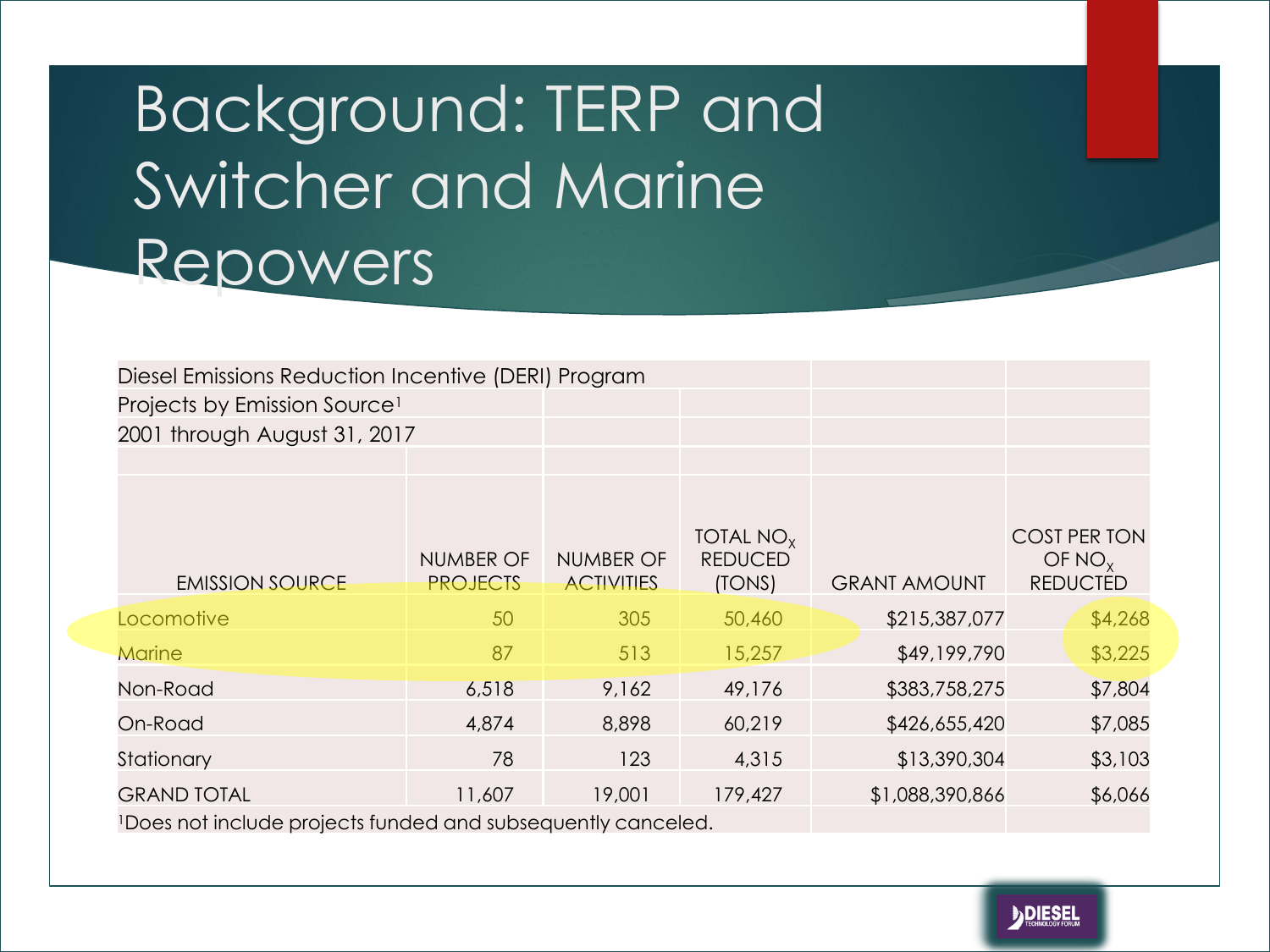# Large Engine Repowers Eligible for "VW Funds"

### \$2.9 Billion to Reduce NOx Emissions with New Technology

- **Class 8 Local Freight Trucks**
- **Buses (school, transit or shuttle)**
- **Dray Trucks**
- **Class 4-7 Freight Trucks**
- **Airport Ground Support**
- **Forklifts & Cargo-Handling Equipment**
- **Tugs & Switch Locomotives**

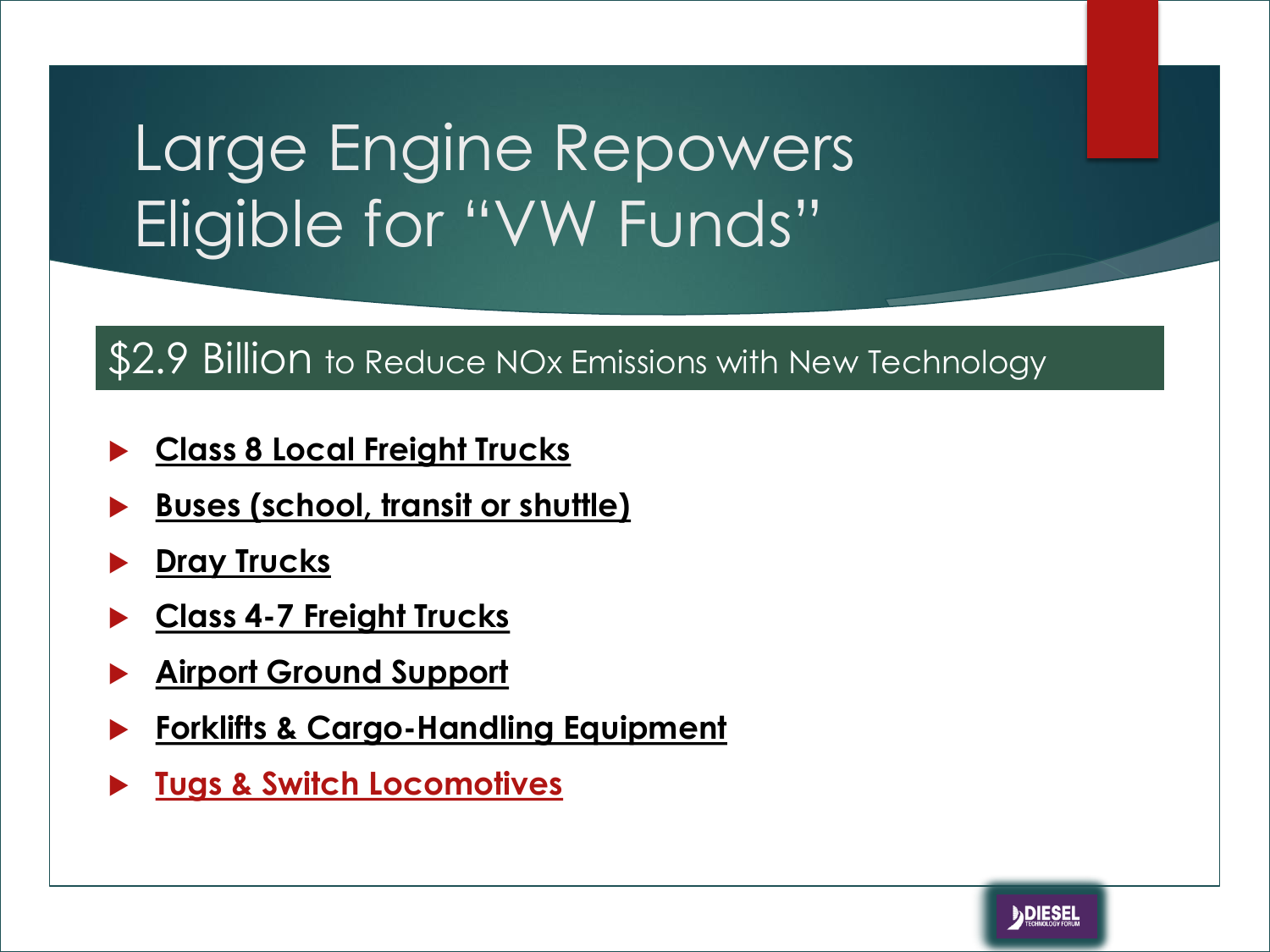# Eligible Tug & Locomotive **Activities**

 $\blacktriangleright$  Tugs

- Replaced: Unregulated to Tier 2 Engines
- Repowered with: Tier 3 or Tier 4 engines
- **Locomotives** 
	- Replaced: Unregulated to Tier 2 Engines
	- Repowered or Replaced with: Tier 3, Tier 4 or cleaner engines

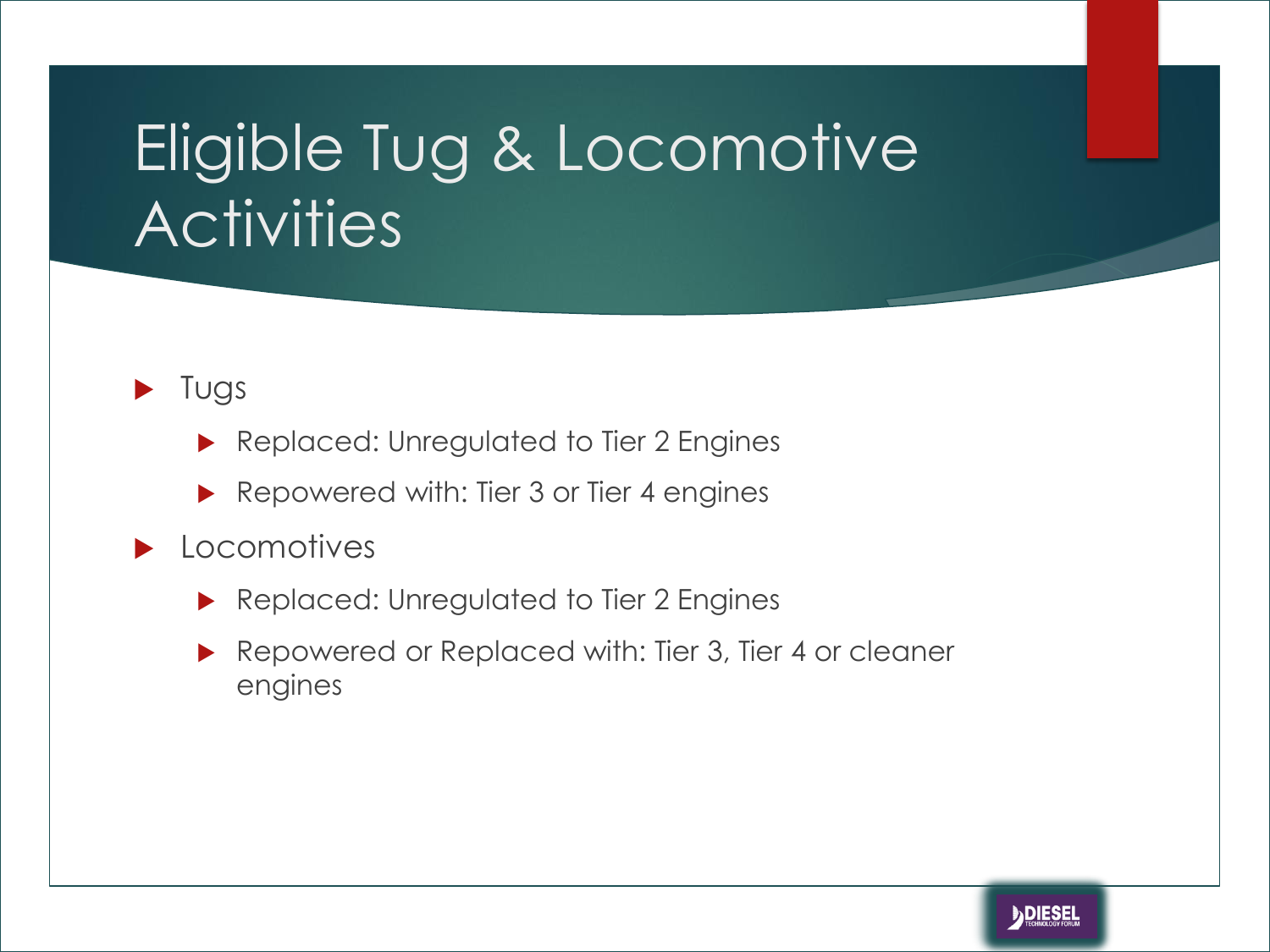## NOx Emission Reductions From Tugs and Switchers Matter

"According to the Puget Sound Maritime Emission Inventory for 2011, harbor craft account for approximately 25 to 30 percent of major maritime sector pollutants including the most common pollutants of concern: nitrogen oxides (NOX), PM, and carbon dioxide (CO2).

The harbor craft sector is the second largest emissions source sector in the Puget Sound maritime industry; ocean-going vessels are the largest emissions source sector. "

- "Harbor Craft Emissions Reduction and Fuel Efficiency Efforts". Puget Sound Clean Air Agency. May 2017

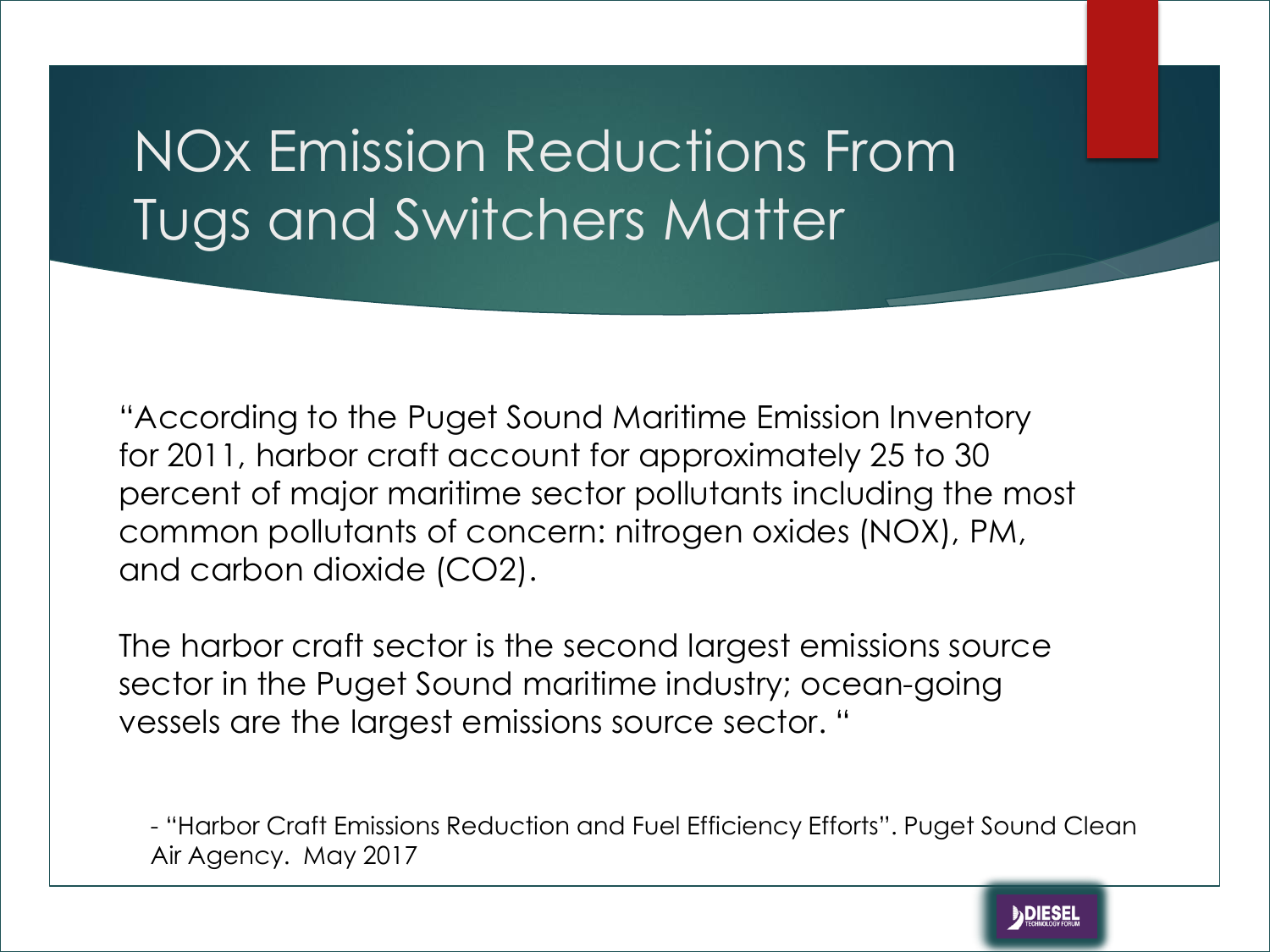## Progress to Near-Zero Emissions with the Latest Clean Diesel Technologies in Workboats

**88% Reduction NOx Emissions for Marine Workboats [g/Kw-Hr]**





Typically 2 propulsion engines with additional auxiliary engines

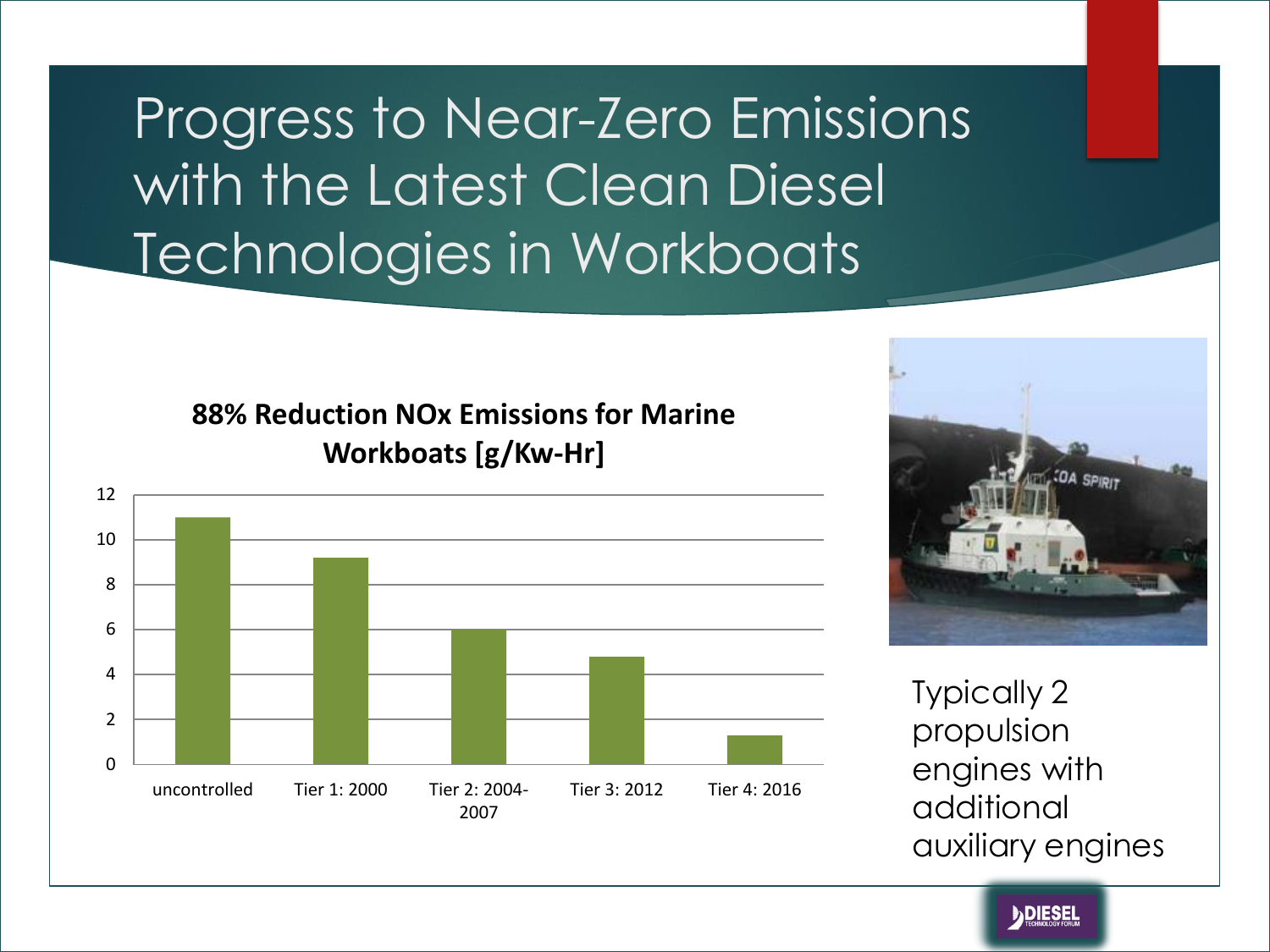## Progress to Near-Zero Emissions with the Latest Clean Diesel Technologies in Switch Locomotives

#### **94% Reduction NOx Emissions for Switchers [g/bHp-Hr]**





New switchers typically use a single engine

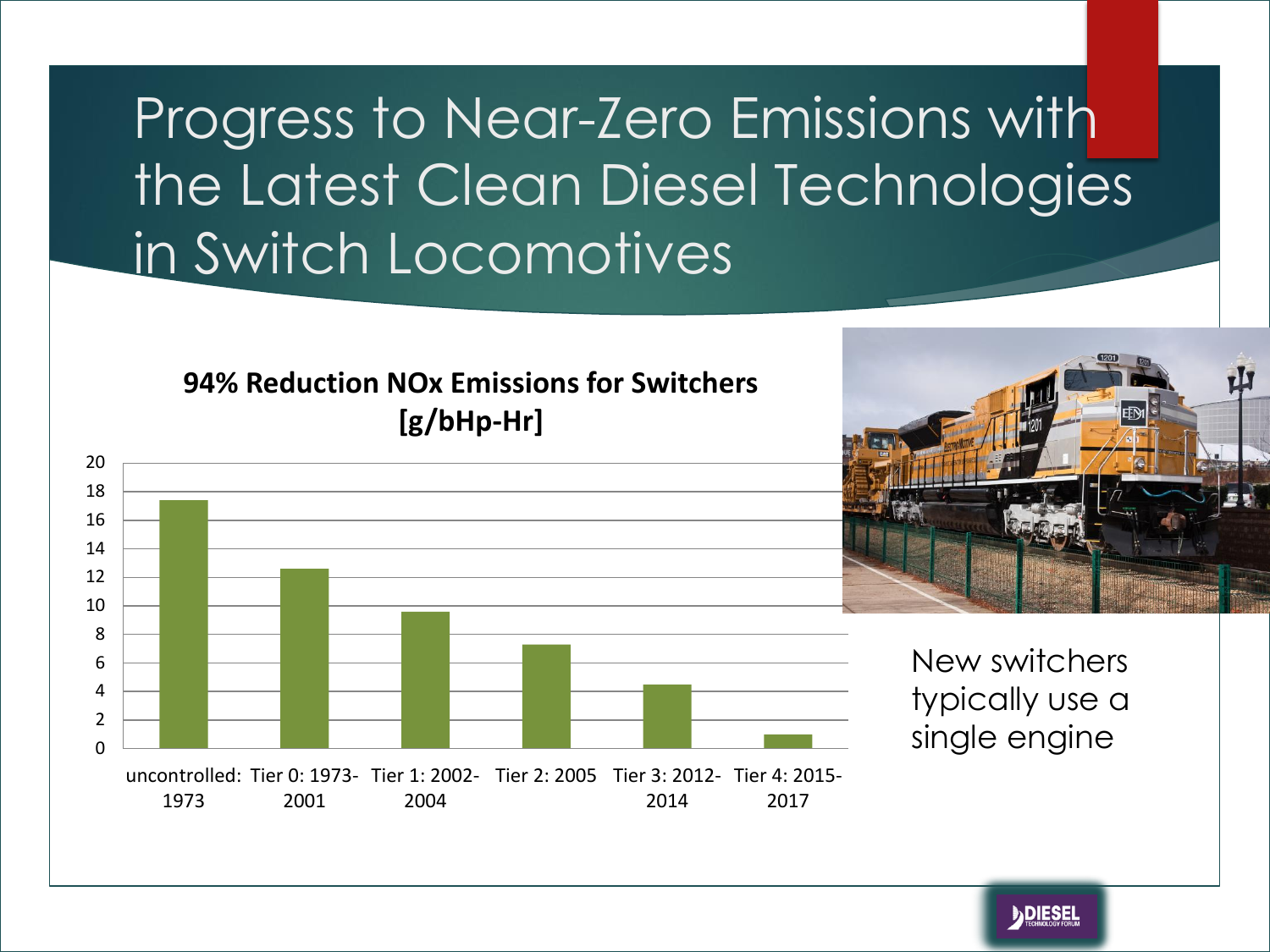# Enormous Potential to Reduce Emissions Immediately







**NATIONAL PORT STRATEGY ASSESSMENT: Reducing Air Pollution and Greenhouse Gases** at U.S. Ports





### **Switch Locomotive**

Unregulated Engine with Tier 4 Engine **18.8 tons NOX per year**

(replacing 29 pre-1991 port trucks)

#### **Marine Workboats**

Unregulated Engines with Tier 4 Engine **48.4 tons NOX per year**

(replacing 75 pre-1991 port trucks)

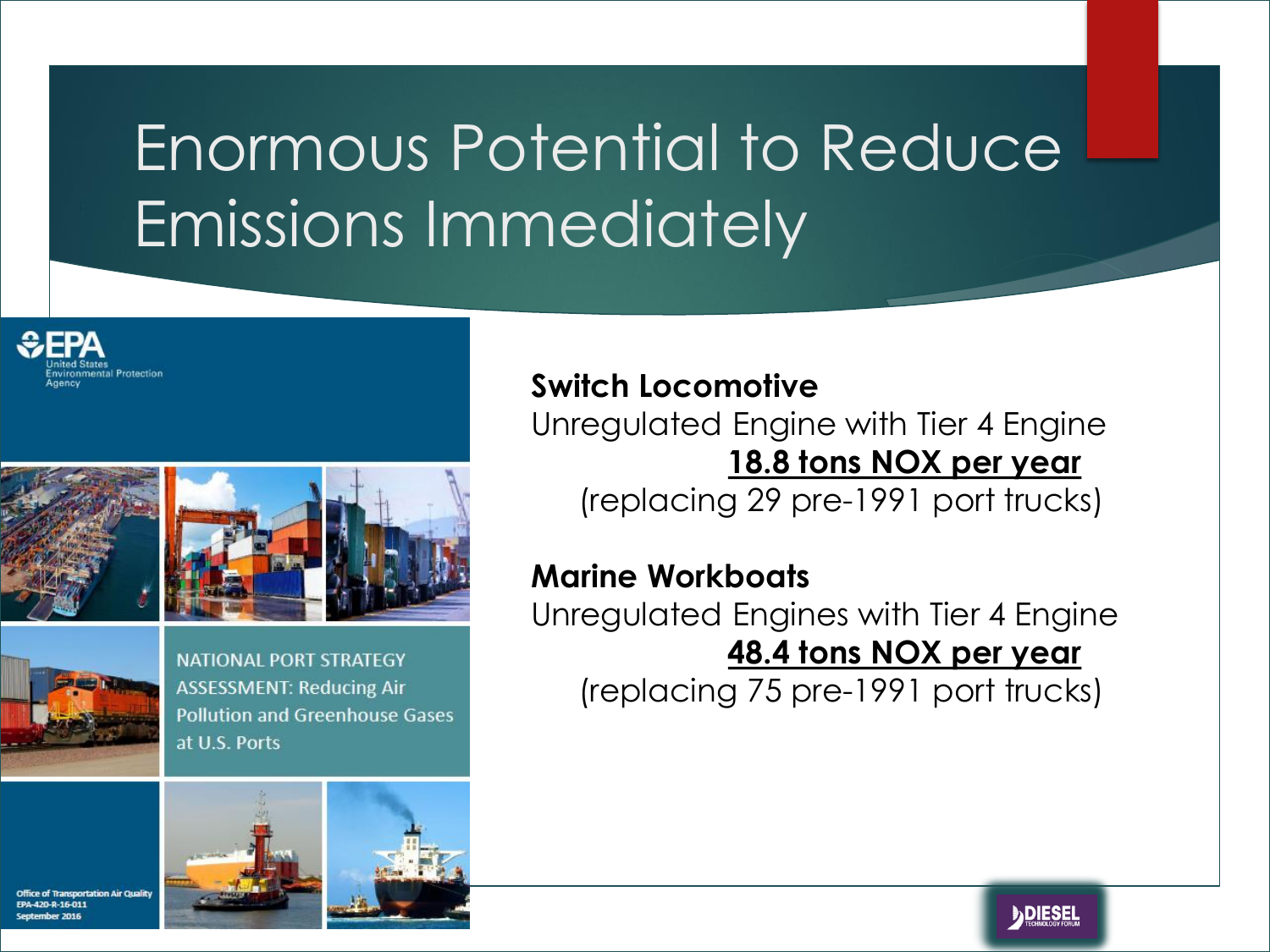# Huge Benefits, But What Does It Cost?

Use existing grant data and anonymized cost data from manufacturers

**What we learned**

**Replacing large engines is not like replacing a commercial vehicle. It's a custom project.**

Will a new engine fit in the engine compartment?

Can aftertreatment technologies be incorporated?

Are there additional switchgear requirements?

Can upgrade kits be used?

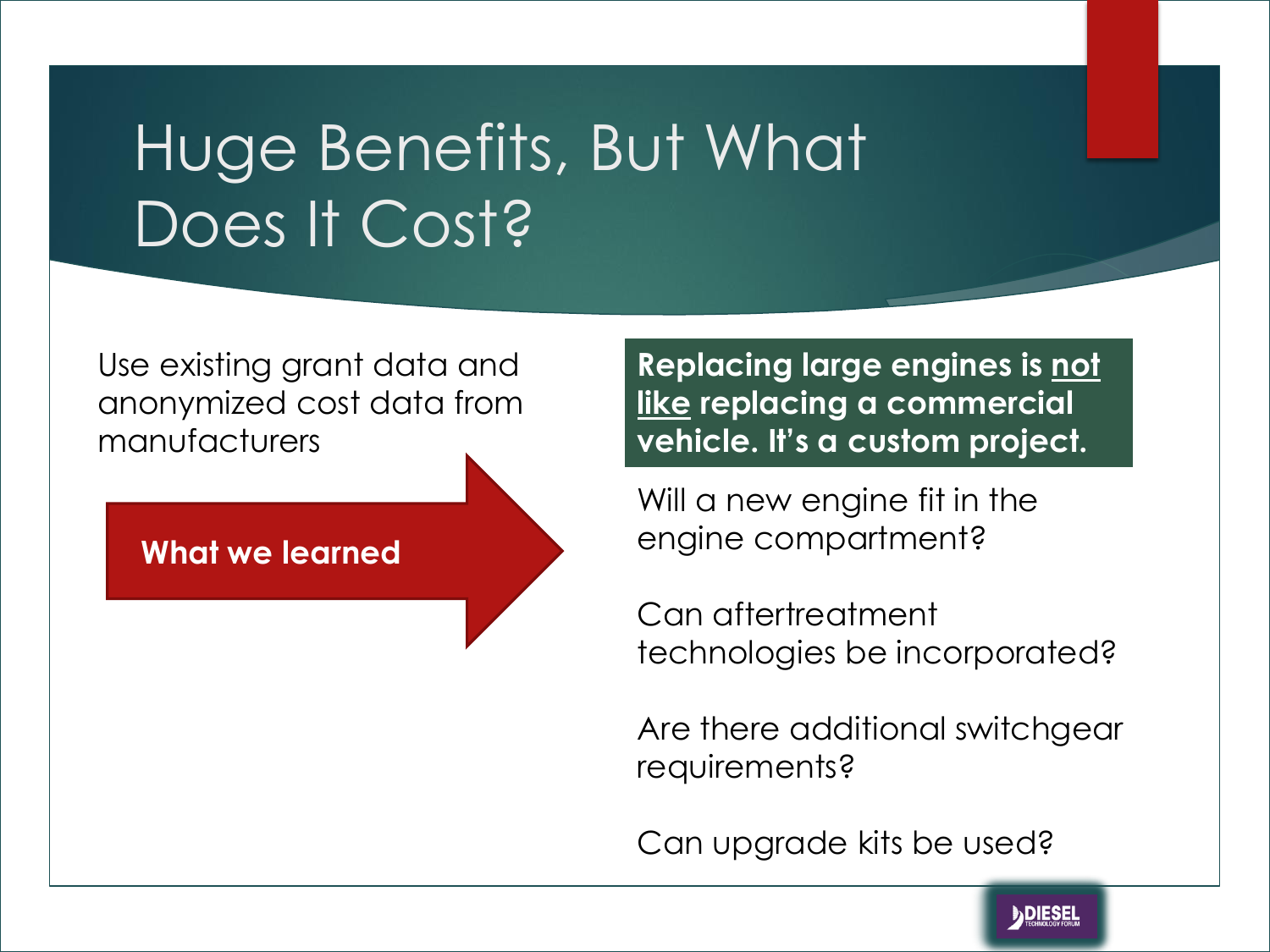## Large Engine Upgrades Deliver the Most Cost Effective Emission Reductions

#### The most cost-effective upgrades make the biggest health impact

#### New Tier 4 engines for tug boats reduce NOx emissions by 91%

The \$2.9 billion VW Environmental Mitigation Trust provides funding to upgrade older vehicles and equipment to rapidly reduce nitrogen cxide (NOx) emissions, which contribute to hazardous smog pollution. Upgrading just one of the oldest, dirtiest tug boats is like taking tens of thousands

of passenger vehicles off the road per year. bringing substantial health benefits to at-risk communities. With states now deciding how to invest these funds, repowering these older vessels with cleaner Tier 4 engines is a gamechanger for delivering immediate and costeffective air quality benefits.



#### The most cost-effective upgrades make the biggest health impact

#### New Tier 4 engines for switchers reduce NOx emissions by 95%

The \$2.9 billion VW Environmental Mitigation Trust provides funding to upgrade older vehicles and equipment to rapidly niduce nitrogen coide (NOx) emissions, which contribute to hazardous smog pollution. Upgrading just one of the oldest, dirtiest switchers is like taking tens of thousands.

of passenger vehicles off the road per year, bringing substantial health benefits to at-risk communities. With states now deciding how to invest these funds, repowering these older switchers with cleaner Tier 4 engines is a gamechanger for delivering immediate and costeffective air quality benefits.



engines. The VW Emironmental Mitigation Trust provides a rare opportunity to retire the oldest diesel engines still in operation, which can last 70 years or longer. Tier 4 engines will deliver cleaner, healthier air faster to at-risk communities. These new engines also improve fuel efficiency, which reduces CO, and black carbon emissions, two important greenhouse gas pollutants.

**DDIESEL** 

1 ton of NOx reduction costs

Other projects Tiar 4 awticher engines \$30,000\* 915,000

**Chairman Street Box** 3 EW, 2014, Retired Fort Bratings

3. Ten 3 per drives 12.000 miles per 4. PHIRM, 2018 CMM2 CHAIR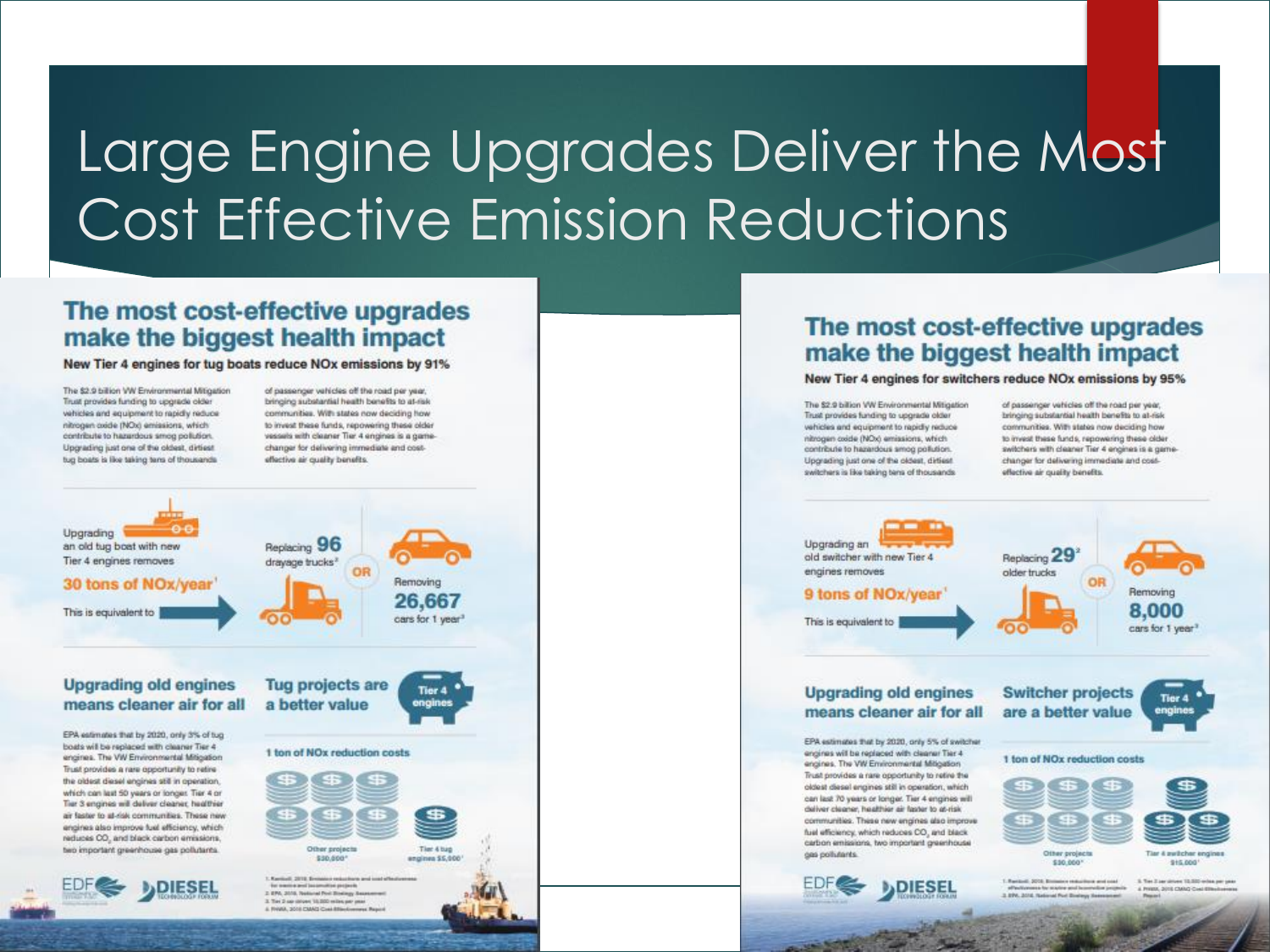## More Research to Come

- How long do these engines really last?
	- EPA assumes switchers last **70 years**
	- Are marine workboats as long lived?
- ▶ What would the air shed look like in select ports if more of this equipment were replaced sooner?

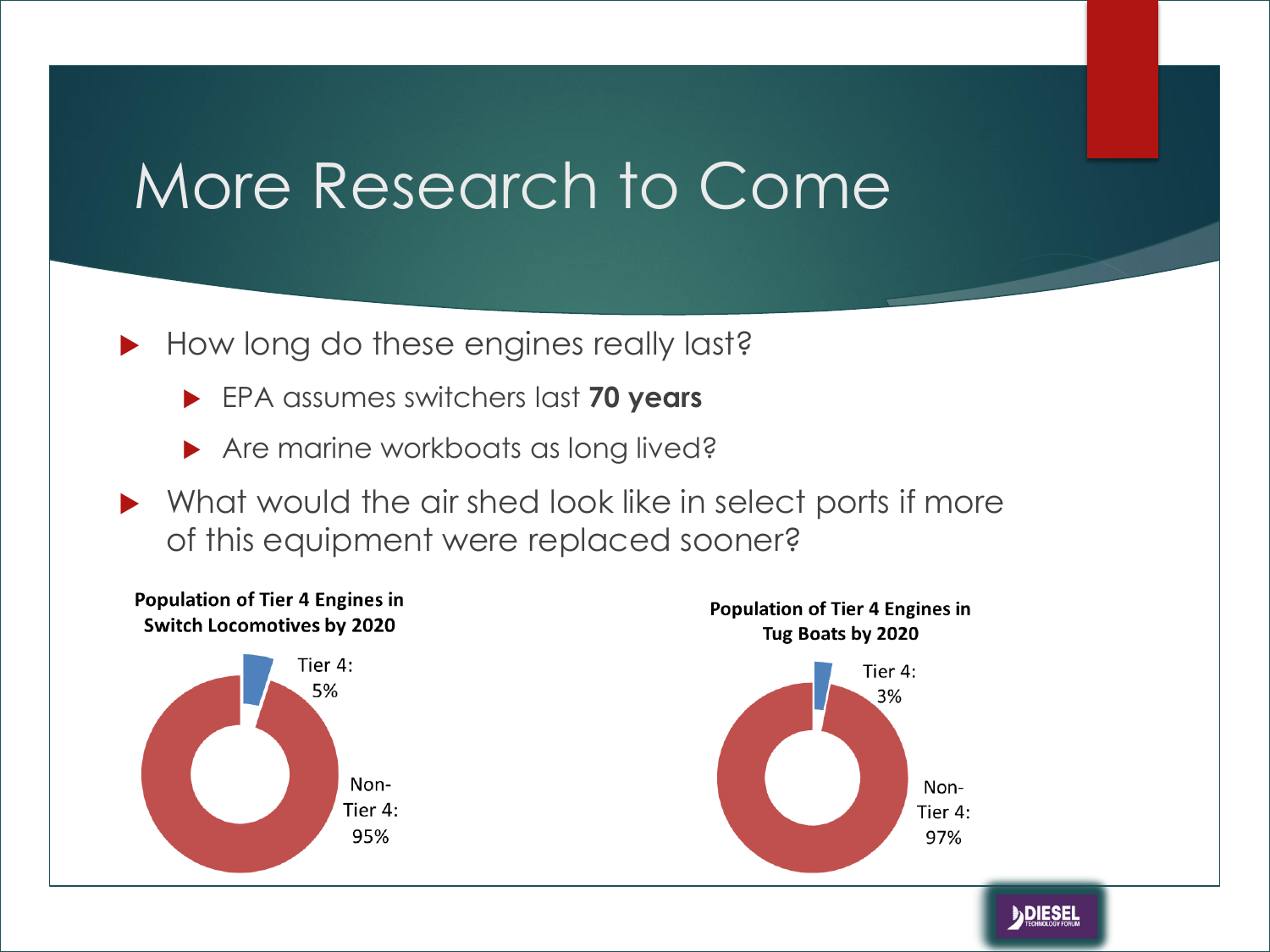## **Case Study:** 34 tons of NOx Reduced for Tacoma Residents







*Recent Diesel Emission Reduction Act Grant*

\$2 million investment to replace 1950s era switcher with a Tier 3 engine

### **Benefits for communities**

- Reduced 34 tons of NOx
- Eliminated almost 2,000 pounds of fine particles
- Saved the rail operator 19,000 gallons of fuel

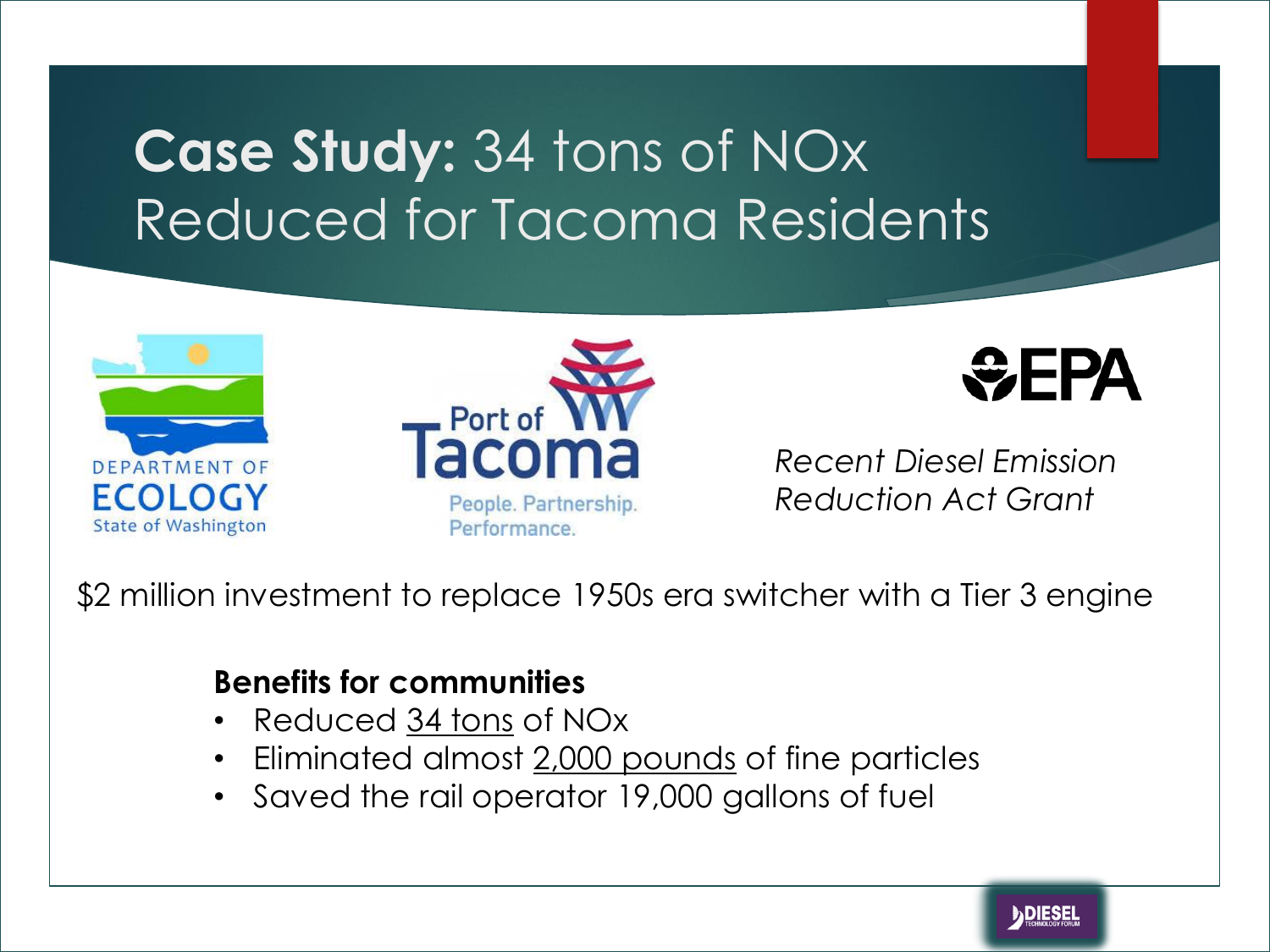# **Case Study:** 3.2 tons of NOx Reduced in Puget Sound



pscleanair.org **Puget Sound Clean Air Agency** 



#### *"Island Chief"* **workboat engine replacement**

- 2 unregulated propulsion engines replaced with 2 Tier 3
- 1 unregulated auxiliary engine replaced with Tier 4

**Cost:** \$225,000

#### **Benefits Provided**

- Reduced 3.2 tons of NOx per year
- Eliminated 400 lbs of fine particles
- Saved the operator 45,000 gallons of fuel resulting in 1,000 tons of GHG emissions